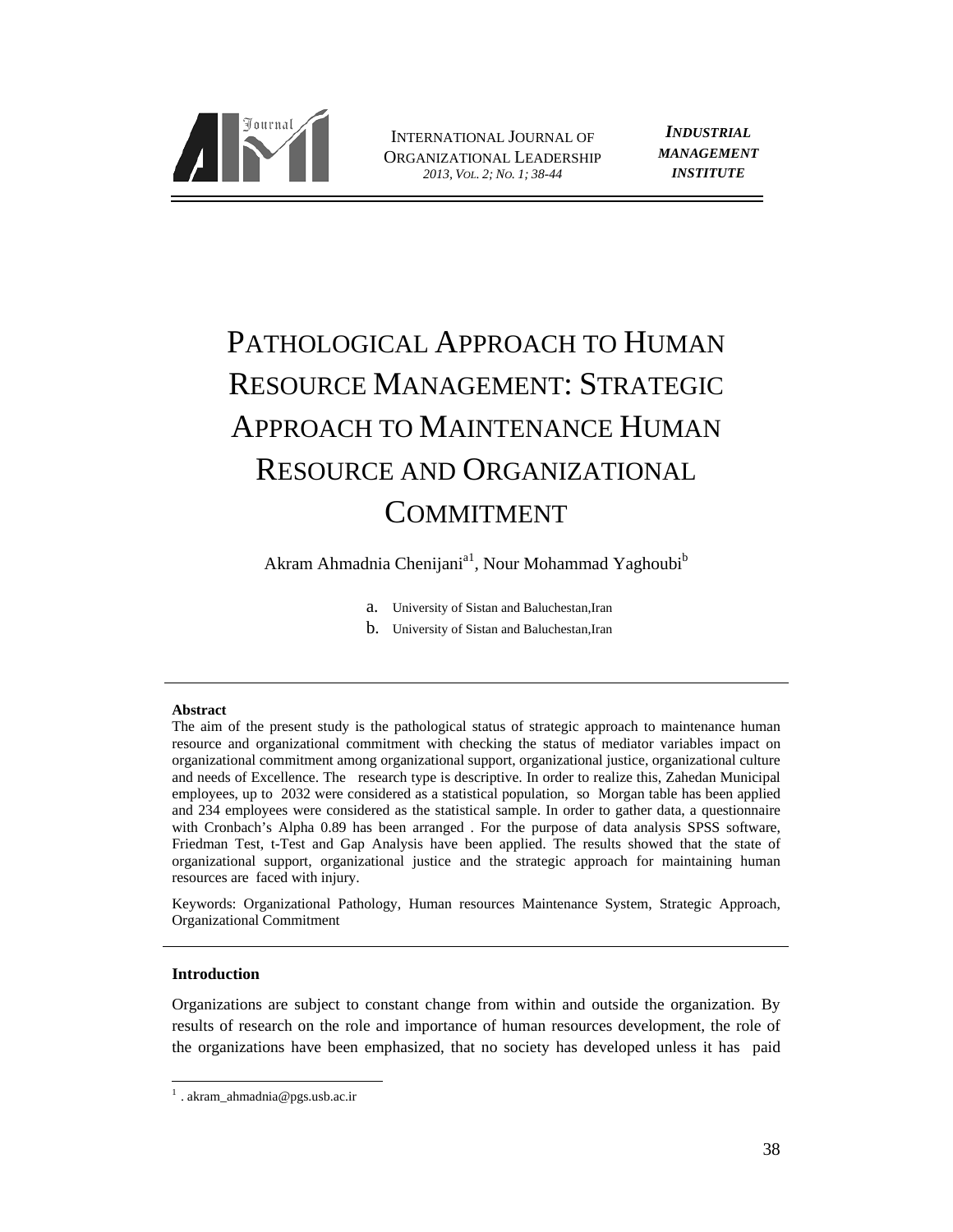enough attention to the development of human resources. Due to this fact, organizational pathology will be useful when its aim is to help management to identify organizational needs and achieve greater opportunities. In this sense, the goal is not to find problems and solve them, but the assessment of current situation and provide a progressive view where evaluating the strengths and resources which are available in the short term, leads to the effective infinite power in the long term. Combining the ideas of strategic management and human resource management make HR to be seen as a strategic resource. With this look to address the issue of maintenance of human resources with strategic approach is a necessity. Since, the organization commitment greatly reduces the cost of relocating employees and improves productivity and employee performance. Therefore, in this study the aim is a pathological status of strategic approach to maintenance human resources and organizational commitment by checking the status of mediator variables affecting organizational commitment.

#### **Literature Review**

Factors such as the nature of the problem, new environmental conditions, related people or chosen information by the Board cause some inefficiency in the management of the organization (Manzini, 1988). The concept of pathology in the organizational development is used similar to that medical pattern. Organizational pathology uses special methods in gathering important information about the organization. This information is evaluated and appropriate organizational intervention is planned (Miles and Charles, 2003). In the pathological process within the organization, the results of the collected data are given to organizational members as a feedback in order to begin the process of organizational change (Falletta, 2008).

Brodeur in an article has pointed to appropriate pathologic features. These features include: "Pathology increases the capacity of firms to change their organizational culture; pathology creates a good opportunity to gain new insights into different aspects of the work, pathology assumes a commitment to continuous improvement." He also suggests that pathology begins when a group (usually management) find out that company has a problem and this problem needs identification (in the point of occurrence) and change and a combination of internal and external forces, start the process of gathering data and information. The process of data collection would lead to the ones which are felt to have accuracy and validity (validity criterion). The results of the collected data are given to organizational members as a feedback to take the correct actions to be implemented». (Brodeur, 2008). Bradley believes that "due to the emergence of new technologies and globalization, actions should be taken to lead the change process, specifically in a competitive environment. Thus, in this competitive environment, innovative industrial structures are needed to respond to these changes and guide these organizational modifications with the creation of organizational forms. It is natural that in all stages, this uncertainty is prevailing and it is necessary to, first; promote our understanding of the global environmental changes in the place where we are competing. Second, we need to improve our effectiveness in the management of innovation (in the era of rapid changes in information), and Third, help to improve the effectiveness of leadership and change management processes in the organization (Bradley, 2008). We propose that organization effectiveness and performance objectives determine the strategic focuses of the organization, and the strategic focus influences the strategic objective of the HR system. In addition, HR systems contribute to organizational effectiveness by enhancing employees' collective performance. This proposition is based on the argument that organizations do not ''perform'' and that it is the individuals in an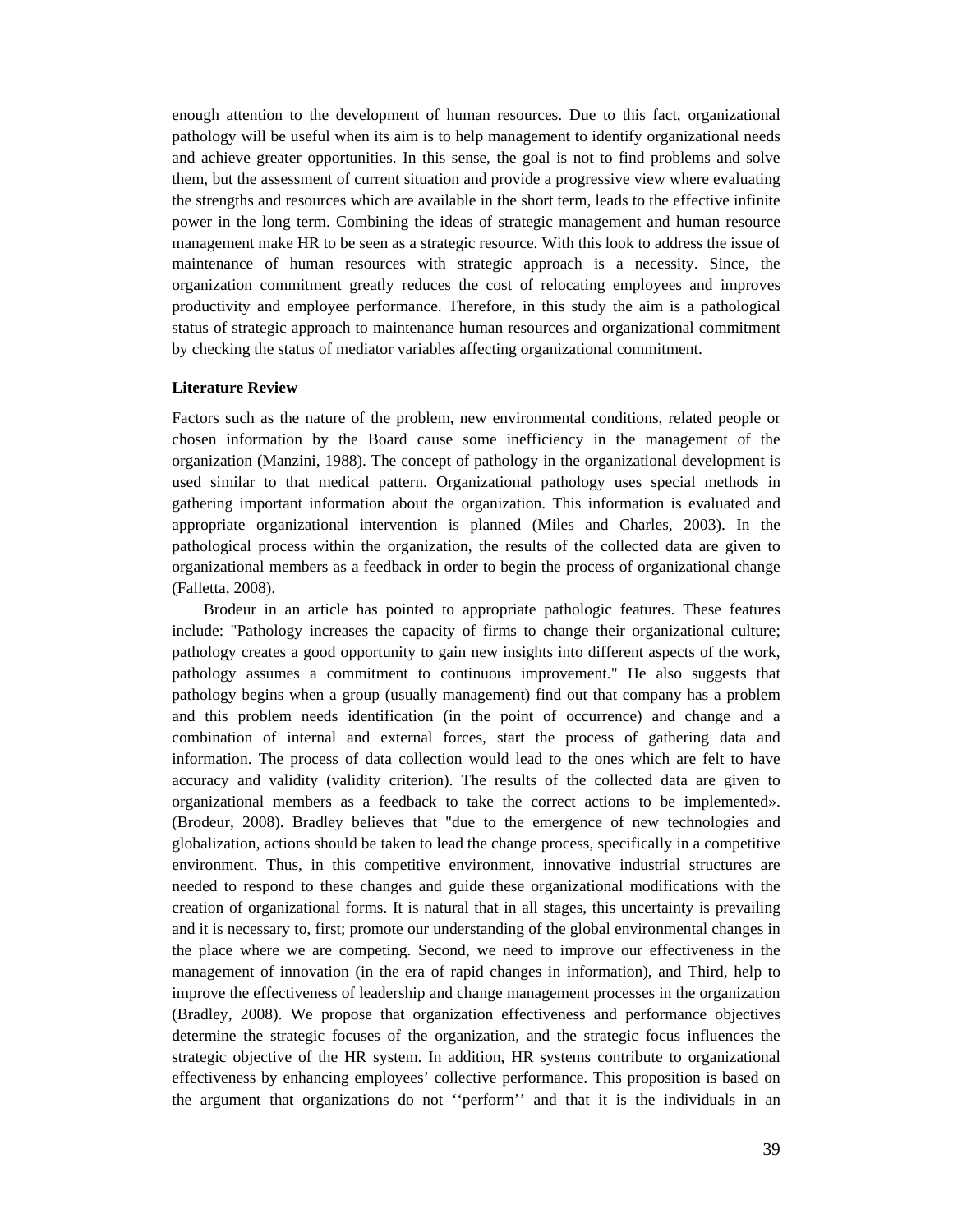organization who perform in ways that allow the organizations to achieve desirable effectiveness and performance outcomes (Kozlowski and Klein, 2000). Kidombo (2012) In his research, HR Strategic Orientation and Organizational Commitment in Kenya Manufacturing Firms, sought to investigate the relationship between the soft and hard strategic orientations of human resource management and three components of organizational commitment: affective, continuance and normative. The results showed that a strategic approach to human resources is a significant and positive effect on organizational commitment. Messner (2012)showed that the dimensions of organizational culture on organizational commitment in the IT services industry in India has a significant positive effect. Ayobami (2013) found in his research Significant relationship is between the components of organizational justice, organizational commitment. Glarino (2013) Strategic human resource management have a significant positive relationship with perceived organizational support and job attitudes. Colakoglu (2010)find that perceived organizational support affected on organizational commitment. According to what was stated, in this study, the aim is determine the extent of the gap between current and desired in variables of strategic approach to maintenance human resource system, organizational support, organizational justice, organizational culture, needs of Excellence and organizational commitment.

## **Questions of the study**

This study seeks to answer the following questions:

- What harms are faced with the strategic approach for maintenance human resource system in the case study?
- How much are the most gaps in the existing and the desired situation key elements that affected by strategic approach in organization?
- What is the current status of maintenance human resource in terms of organizational support in organization?
- What is the current status of maintenance human resource in terms of organizational justice in organization?
- What is the current status of maintenance human resource in terms of organizational culture in organization?
- What is the current status of maintenance human resource in terms of the needs of Excellence in organization?
- What is the current status of maintenance human resource in terms of organizational commitment in organization?

#### **Methodology**

The statistical population of the current research includes Zahedan Municipal employees with the number of 2032. Morgan's table for limited population has been used for determining the minimum required sample volume and 324 persons were considered as the basis of analysis with the use of simple random sampling method.

The research data have been collected with the use of researcher-made questionnaire which consists of 88 questions. The collected data have been analyzed with the use of Likert scale. Thus, the questionnaire tested strategic approach to maintenance human resource system with 12 questions, Organizational Commitment with12 questions, organizational support with 16 questions, organizational justice with 12 questions, organizational culture with 24 questions and needs of Excellence with 12 questions and after localizing with high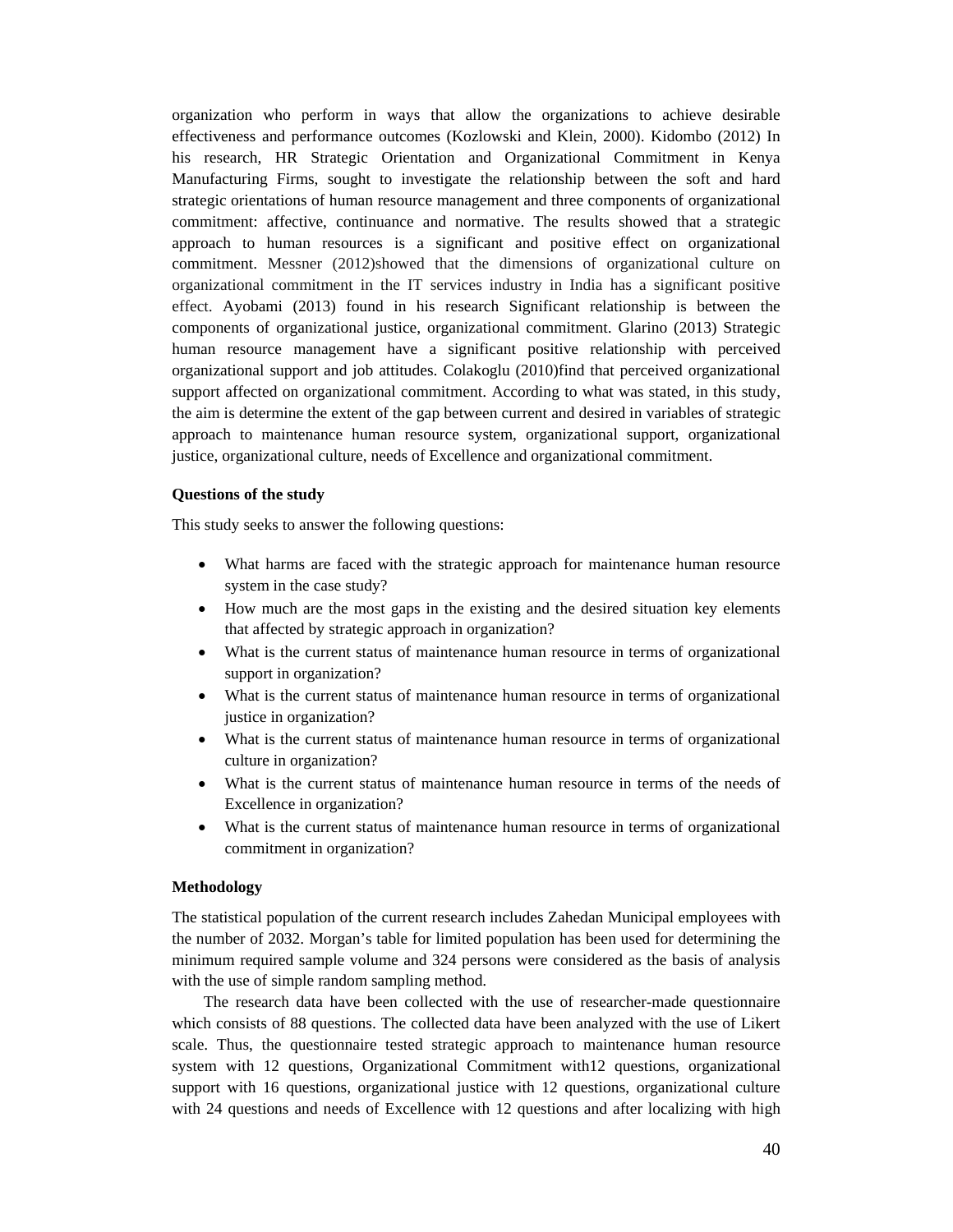validity (with the approval of elites and experts) and significant reliability0/89using alpha was based on field research.

In the present study, data analysis was performed by SPSS19; descriptive statistical methods to characterize the demographic characteristics of the sample were used. Inferential statistical techniques such as Friedman's test and one-sample t test and the gap analysis were used to identify gaps from the desired position.

## **Research findings**

To determine a priority in variables Friedman Test was applied. Prioritization of these variables can be seen in Table 2:

Table 1. Friedman test for the prioritization of research variables

| Number     | 258      |
|------------|----------|
| Chi-square | 1427.907 |
| df         |          |
| Asymp.Sig  | 0.000    |

Row Variables Mean ratings 1 Organizational Commitment 14.09 2 Needs of Excellence 14.06 3 Organizational Culture 11.36 4 Organizational Support 10.39 5 Organizational Justice 9.78 Strategic Approach to Maintenance Human Resource 10 and Resource 1.

|  |  | Table 2. Variables in order of preference |
|--|--|-------------------------------------------|
|  |  |                                           |

As can be seen in Table 2, in case study organizational commitment most of the rest of variables are taken into consideration and the lowest amount of attention devoted to the Strategic Approach to Maintenance Human Resource in organization.

#### **Results of One-Sample T-Test**

To determine the status of variables in case study one-sample T-test has been applied, the following assumptions were considered in two aspects:

- H0: Target variables mean, is not appropriate.
- H1: Target variables mean, is appropriate.

The results of these tests can be seen in Table 3: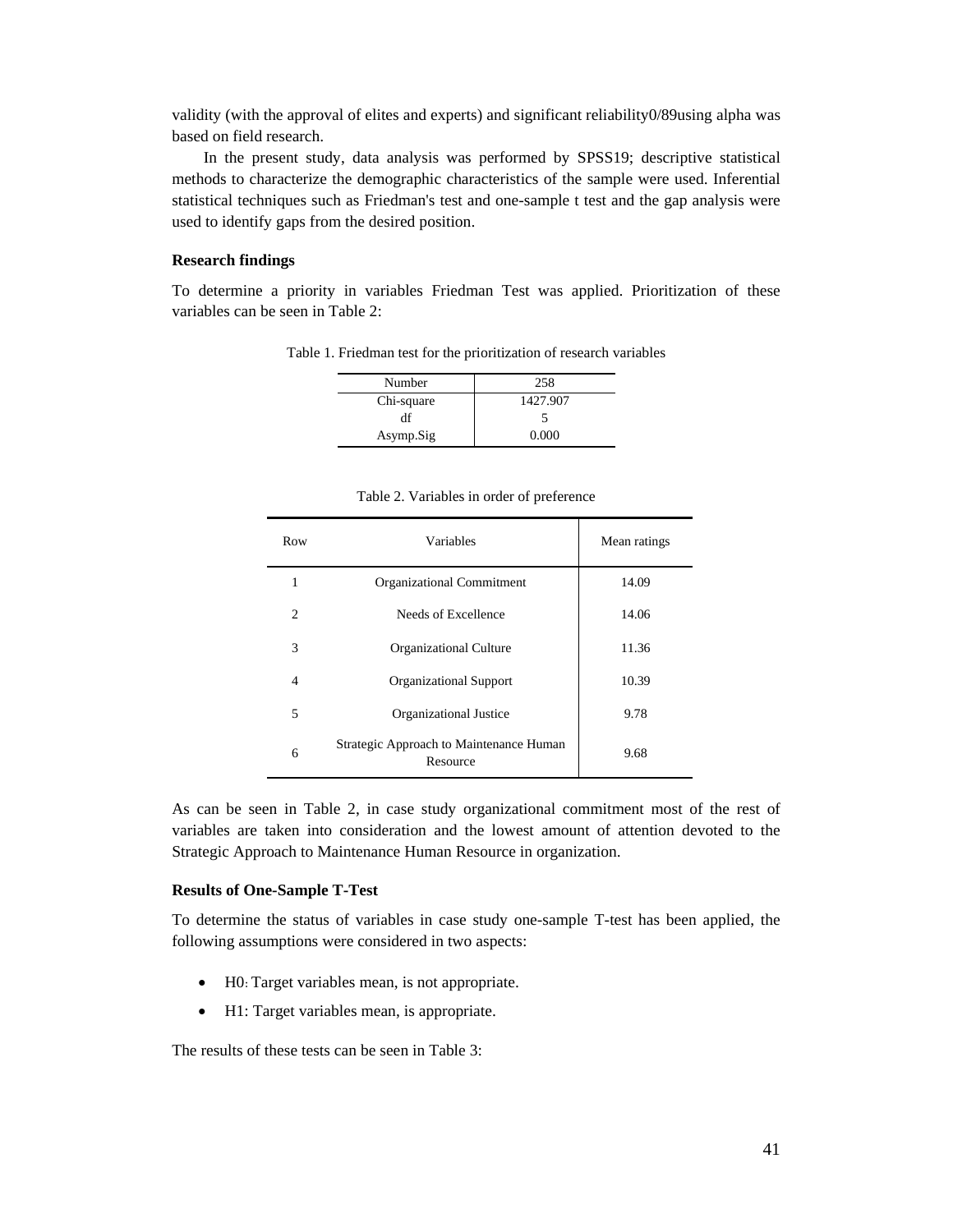|                                                                  | Test Value=3                     |            |                                              |       |          |        |
|------------------------------------------------------------------|----------------------------------|------------|----------------------------------------------|-------|----------|--------|
|                                                                  | Mean<br>T<br>df<br>Sig(2-tailed) | difference | 95% Confidence Interval<br>of the difference |       |          |        |
|                                                                  |                                  |            |                                              |       | Lower    | Upper  |
| Organizational<br>Commitment                                     | 16.379                           | 323        | 0.000                                        | 0.541 | 0.4763   | 0.6063 |
| Organizational<br>Support                                        | 1.60                             | 323        | 0.111                                        | 0.067 | $-0.015$ | 0.150  |
| Needs of<br>Excellence                                           | 11.980                           | 323        | 0.000                                        | 0.461 | 0.385    | 0.537  |
| Strategic<br>Approach to<br>Maintenance<br><b>Human Resource</b> | 1.658                            | 323        | 0.098                                        | 0.761 | $-0.014$ | 0.166  |
| Organizational<br>Justice                                        | 1.010                            | 323        | 0.313                                        | 0.046 | $-0.043$ | 0.136  |
| Organizational<br>Culture                                        | 5.137                            | 323        | 0.000                                        | 0.217 | 0.134    | 0.301  |

Table 3. Results of one-sample T-test

As seen in Table 3, for organizational commitment T=16.379, DF=323 and Sig=0.000 and under 0.05 and lower and upper limits are positive, Therefore, the null hypothesis is rejected. As a result, commitment variable mean in research sample is greater than3 and significant, hence the state of commitment variable is suitable. A significant number of organizational support is1.60 and more than 0.05, consequently, the null hypothesis is confirmed. The state of organizational support is not suitable. A significant number of needs of excellence are 0.000 and less than 0.05; consequently, the null hypothesis is rejected. So the state of Needs of Excellence is suitable. A significant number of strategic approach to maintenance human resource is 0.098 and more than 0.05; consequently, the null hypothesis is confirmed. So the state of strategic approach to maintenance human resource is not suitable. Also according to table, the state of organizational justice is not suitable. And the state of organizational culture is suitable.

## **Analysis of gaps/ Damages (The gap between existing and desired state)**

Marking options for each variable used in the questionnaire based on Likert 5 option from very strongly disagree (disadvantage) to a much agree (desirable) Coded from 1 to 5. the number 3 will be the mean and 5 digit will determine desirable for each variable . Thus, by subtracting the mean of each variable (The present situation) from 5, Gap and the damage will be determined, and divided by 5 and multiplied by 100 percent of the gap is determined. The result of the procedure is given in Table 4: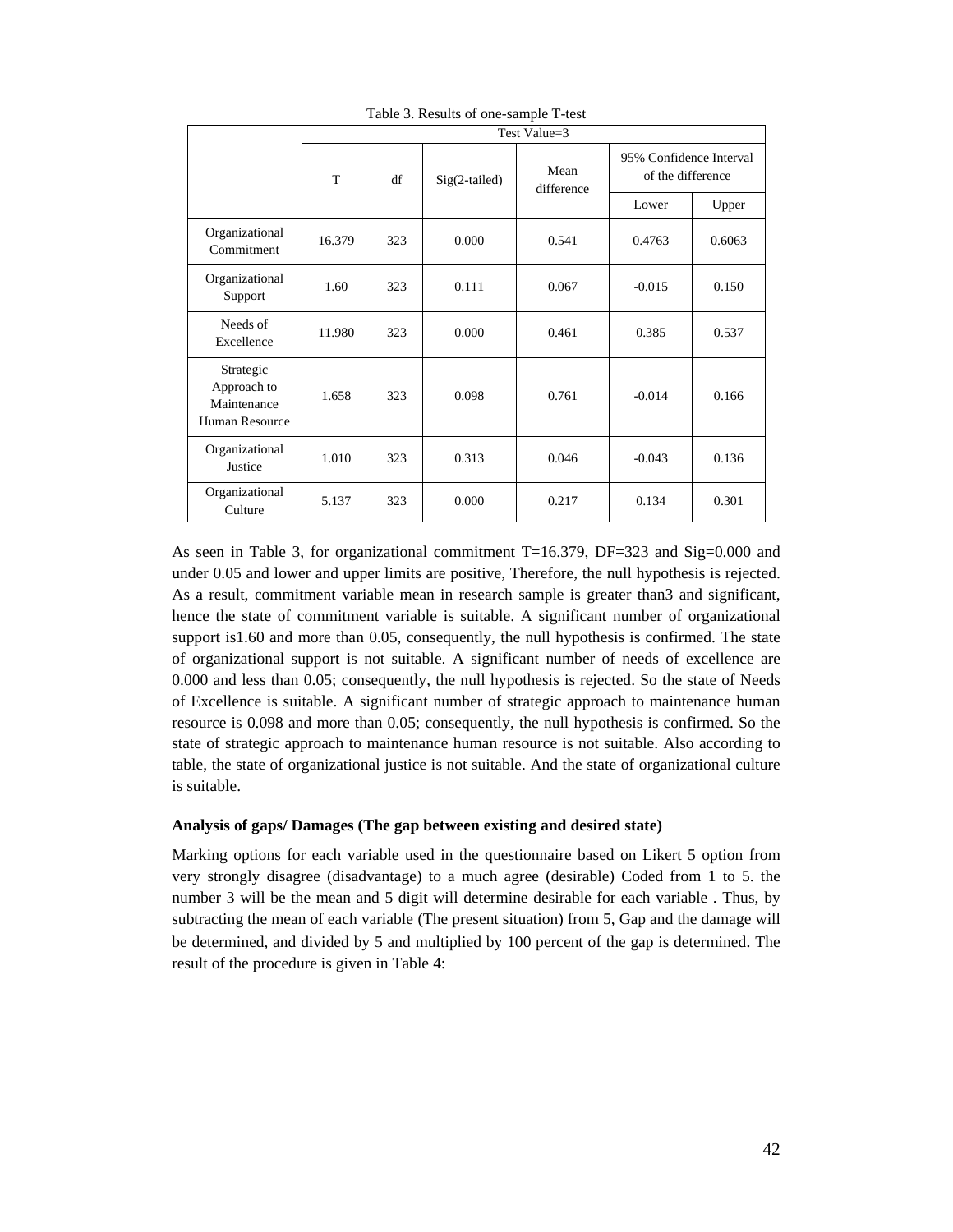| Priority of damage  | Gap percent | variables                                              |
|---------------------|-------------|--------------------------------------------------------|
| The first priority  | 39.2        | Organizational Justice                                 |
| The second priority | 38.8        | <b>Organizational Support</b>                          |
| The third priority  | 38.6        | Strategic Approach to<br>Maintenance Human<br>Resource |
| The Fourth priority | 35.8        | <b>Organizational Culture</b>                          |
| The fifth priority  | 30.8        | Needs of Excellence                                    |
| The sixth priority  | 29.2        | Organizational<br>Commitment                           |

Table 4. Damages based on priority

As seen in Table 4, According to the staffs who have responded to the questionnaire the most damage is in the range of organizational justice, the next priority gaps with the desired position are Organizational Support and Strategic Approach. This result, has been approved the result of the T -test was discussed in the last section. Because as obtained in T-test state variables of organizational justice, organizational support, and strategic approach in organization not suitable.

## **Conclusion**

In this study, the researcher has attempted to look pathologically to variables affecting the maintenance human resource and their status in the organization. The results showed that in organization more attentions are given to three variables of organizational commitment, Needs of Excellence and Organizational Culture than three variables of organizational support, organizational justice and strategic approach to maintenance human resources. It also comes from the results which state,such variables as organizational support, strategic approach to maintenance human resources and organizational justice are not suitable. The organization is in need of more efforts to improve the status of the organization to fulfill these variables. Damage Evaluation and variable distance from the ideal situation are confirmed that the organization is faced with the challenge in the situation of variables organizational justice, Organizational support and strategic approach to maintenance human resources and damages seem in the process of organizing these variables. To deal with these damages the following suggestions are offered:

The orientation of the maintenance of human resource should be in line with best practices communicated and aligned with the organization's overall strategy. Coordinating between policies and strategies of human resource is necessary. So, these two should be complementary and reinforce each other. Continuously, Should be observed process of change in maintenance of human resources system in other organizations. Human resources retain experiences of other organizations exploited. Keeping the experiences of others, the organization should be a place that has a unique compensation system and provide the context necessary to excellence and providing spiritual rewards for its employees. Compared to other organizations provide the greater prestige for its employees. Organization attaches more value to each of its employees. Respect to their beliefs and shows importance to them progress of work. If them experience problems does not hesitate to help them. Prioritize importance to the welfare and satisfaction of employees. When taking important decisions to move and changes in the activities of employees, the benefits are also concerned. The employee does not feel